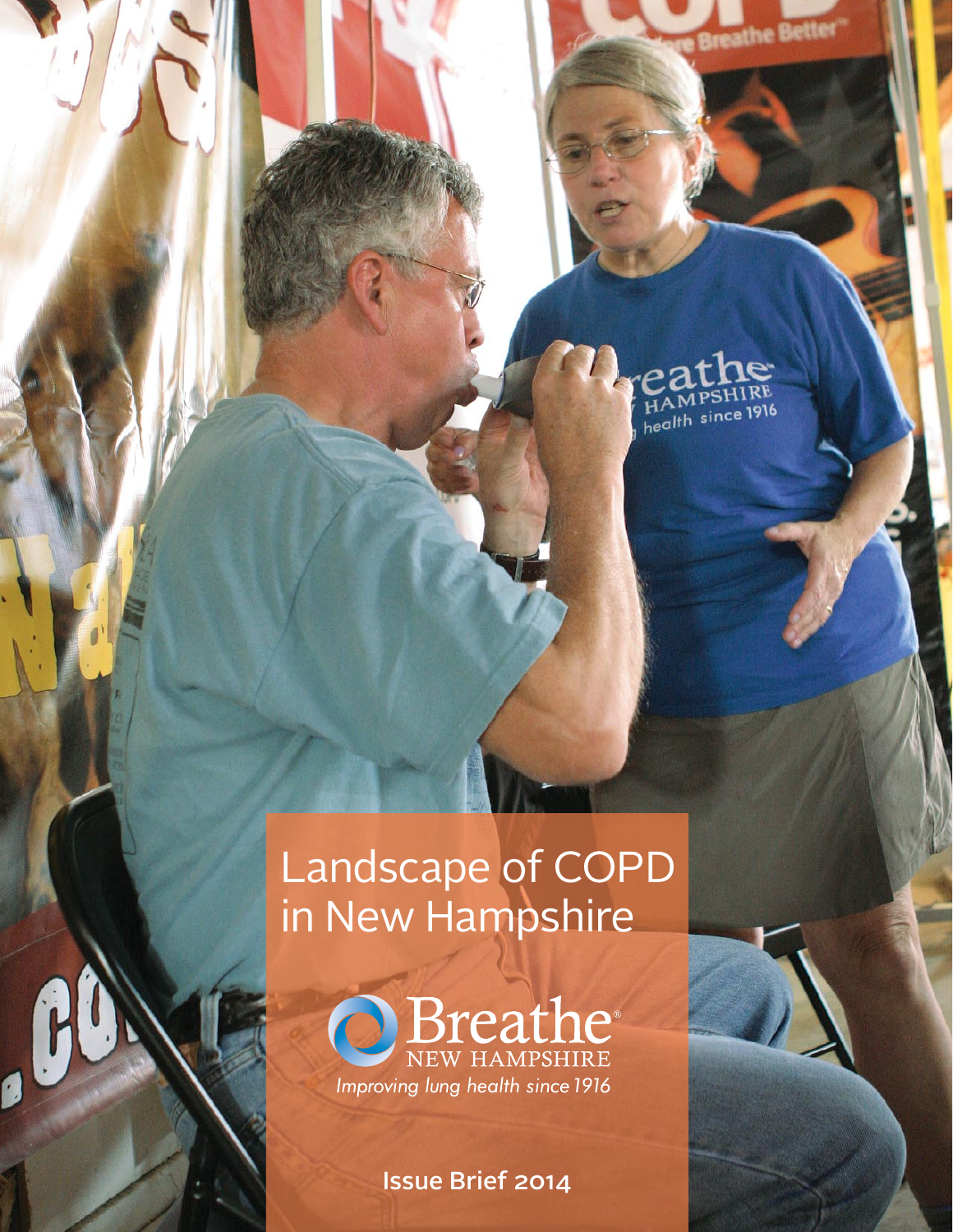#### About this Document

This Issue Brief is the second of its kind produced by Breathe New Hampshire (Breathe NH) that provides updated chronic obstructive pulmonary disease (COPD) specific data for New Hampshire. Breathe NH released the first COPD Issue Brief in August 2011, with funding support from the *COPD Learn More Breathe Better®* Campaign of the National Heart, Lung and Blood Institute (NHLBI). It presents new data collected and analyzed by the Office of Health Statistics and Data Management (HSDM) at the New Hampshire Department of Health and Human Services (DHHS.) This document is a resource for the health care and public health communities, advocacy groups and others interested in better understanding COPD and its local impact.

Limited data is available about the impact of COPD at the national and state level. This Brief adds to the existing collection of COPD-relevant data in the state and in the US, to further inform COPD prevention and management practices.

Breathe NH produced this document to bring much-needed attention to COPD, a leading cause of death and a significant public health burden in New Hampshire. COPD is largely a preventable disease and can be effectively managed using clinical guidelines and cost-effective public health strategies. We hope this Brief can be a reference for future COPD data collection, analysis, and program planning.

#### About Breathe New Hampshire

Breathe NH has been serving the people of New Hampshire since 1916. Through education, advocacy, research, and partnerships, Breathe NH works to eliminate lung disease and improve the quality of life for those living with lung disease in New Hampshire. It is the only organization devoted solely to helping New Hampshire residents breathe better and live longer. Breathe NH is currently focused on addressing tobacco use and air quality issues to prevent lung disease, and reducing the impact of common chronic lung diseases including asthma, COPD and lung cancer.

## **Background**

COPD refers to a group of lung diseases, including emphysema and chronic bronchitis, that obstructs or limits airflow out of the lungs and causes breathing problems. It is the third leading cause of death in the US behind heart disease and cancer, and surpassed stroke as a leading killer in 2008.<sup>1</sup>

An estimated 15 million Americans have been diagnosed with COPD and more than 50% of adults living with low pulmonary function are unaware that they have it.<sup>2,3</sup> COPD is also a major driver of avoidable healthcare costs. In 2010, the US spent \$49.9 billion on COPD-related healthcare costs (\$29.5 billion on direct healthcare expenditures and \$20.4 billion on indirect costs).<sup>4</sup> Managing frequent exacerbations and hospitalizations are cost effective strategies that could have a favorable impact on overall healthcare costs.<sup>5</sup>

COPD kills one person every four minutes in the US.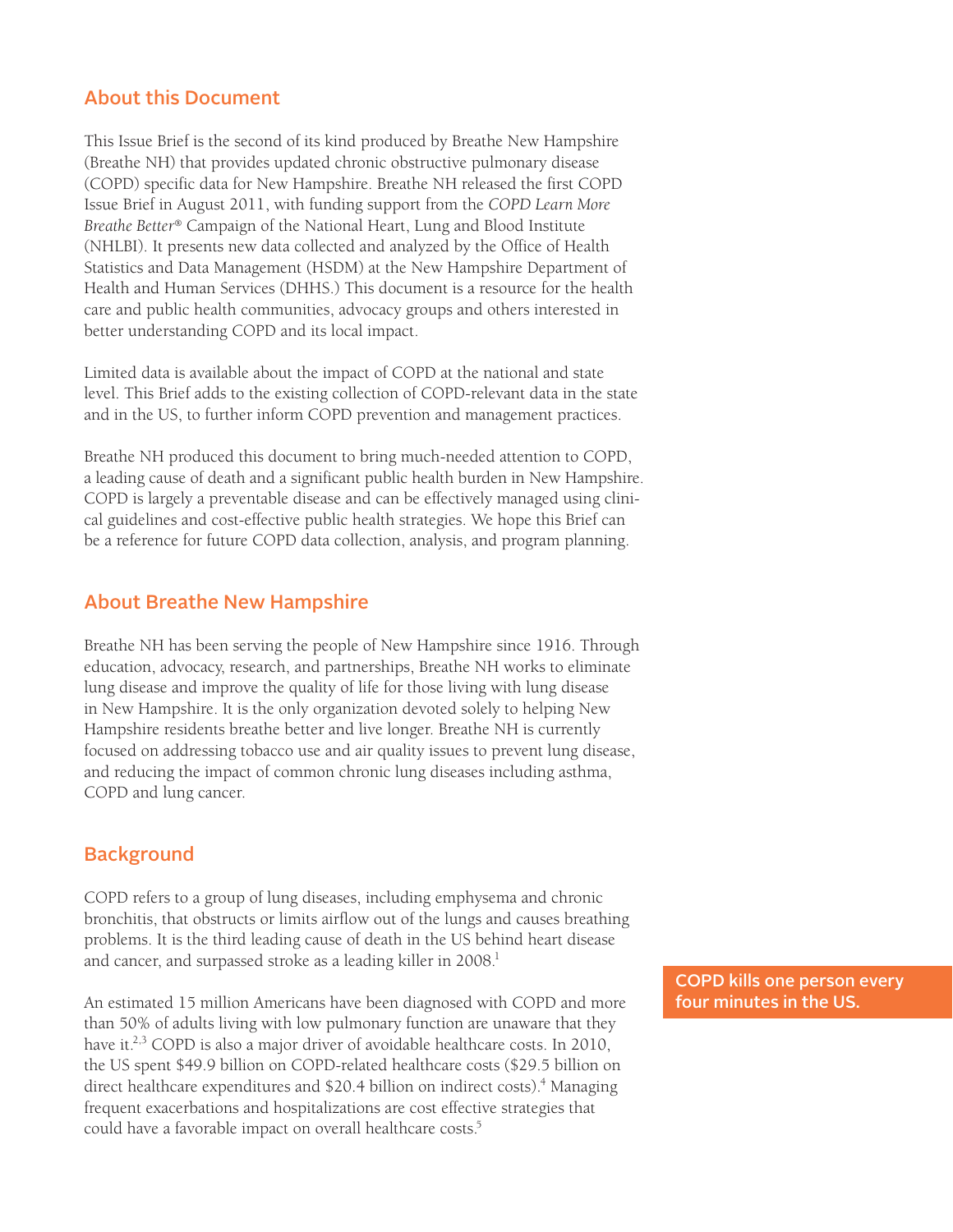## What Causes COPD?

In nearly all cases, COPD is caused by long-term inhalation of lung irritants that damage the lungs and the airways. In the United States, the most common irritant that causes COPD is cigarette smoke. Pipe, cigar, and other types of tobacco smoke can also cause COPD, especially if the smoke is inhaled directly or from secondhand smoke.

Breathing in secondhand smoke (smoke in the air from other people smoking), air pollutants, or chemical fumes or dust in the home and workplace environment can also contribute to COPD.

Rarely, a genetic condition called alpha-1 antitrypsin deficiency may play a role in causing COPD. People who have this condition have low levels of alpha-1 antitrypsin (AAT), a protein made in the liver. Having a low level of the AAT protein can lead to lung damage and COPD if a person with this condition is exposed to smoke or other lung irritants. COPD can worsen very quickly in smokers who have AAT deficiency.

The reason that some smokers never develop COPD and that some neversmokers get COPD is not fully understood. According to the American Thoracic Society (ATS), family genes or heredity likely play a major role in the development of COPD.

#### Symptoms

- Chronic cough
- Chronic sputum (phlegm) production
- Shortness of breath while doing daily activities
- Unable to take a deep breath
- Wheezing

#### Prevention

- The most effective way to prevent COPD is to never start smoking or to quit. Healthcare providers are encouraged to discuss programs and products that can help patients quit smoking. For COPD patients that smoke, quitting smoking is the most important step they can take to slow disease progression.
- Reducing and eliminating exposure to tobacco smoke, home and workplace air pollutants, and avoiding respiratory infections are also essential strategies in preventing the development of COPD.



## Key Findings

- Approximately 1 in 15 of New Hampshire adults (6.5%) live with COPD and more remain undiagnosed. The rates are higher among women compared to men.
- There is wide variation in COPD prevalence within New Hampshire.
- In New Hampshire, only 35.4% of those with COPD were referred for pulmonary rehabilitation.
- COPD prevalence increased with age and was higher in groups with lower income and education levels.
- Among those with COPD, 30.1% were unable to work, 42.2% were current smokers and 44.7% had asthma.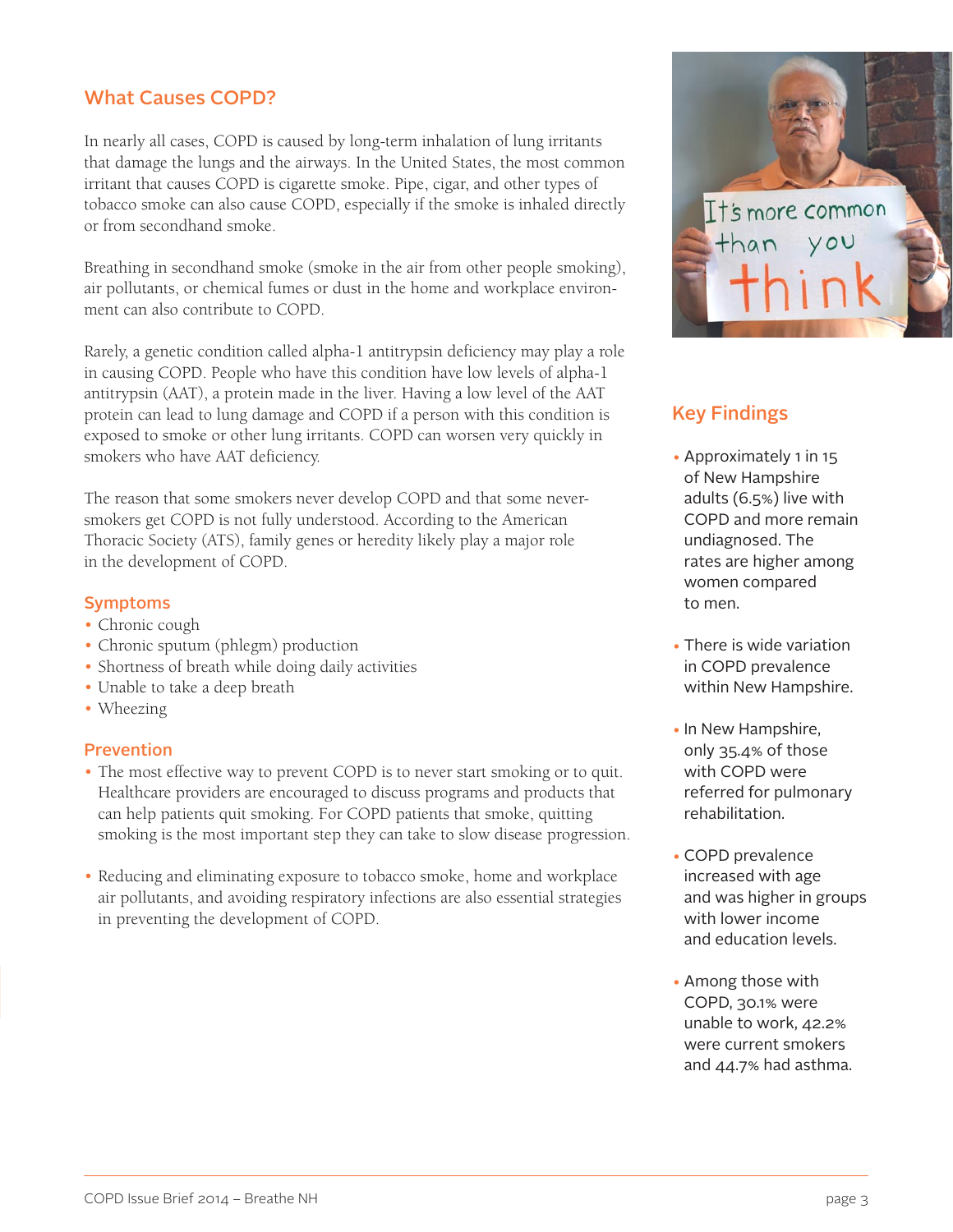

Diagnosis and Treatment

Early detection is critical in determining the progress of COPD and achieving better health outcomes for the patient. A simple test called spirometry is used to measure lung function and confirm diagnosis. Classification of the severity of COPD is based on post-bronchodilator spirometry.

While COPD has no cure yet, treatment is available to manage symptoms, to slow the progress of the disease, and to improve the patient's quality of life. The goals of effective COPD management include:

- Relieving symptoms
- Slowing the progress of the disease
- Improving exercise tolerance and ability to stay active
- Preventing and treating complications and exacerbations
- Improving overall health

Some options to treat and manage COPD include smoking cessation, medications, pulmonary rehabilitation, physical activity and oxygen supplementation. Treatments are added at greater degrees of severity.

## Impact of COPD in New Hampshire and Its Implications

In 2010 and 2011, questions were included in the Behavioral Risk Factor Surveillance Survey (BRFSS) conducted by the state of New Hampshire to help describe the prevalence and characteristics of COPD in New Hampshire. BRFSS is a state-based, random telephone survey of noninstitutionalized, adult population aged 18 years or older. State health departments administer the BRFSS annually to households with landlines and cellular telephones in collaboration with Centers for Disease Control and Prevention (CDC). Survey respondents were asked if they had ever been told by a doctor, nurse, or other health professional that they have COPD, emphysema or chronic bronchitis. Approximately 1 in 15 New Hampshire adults, or 6.5%, reported having COPD. This figure is consistent with COPD prevalence data from other states.

The following table shows the breakdown of COPD prevalence among New Hampshire adults by age, sex, employment status, education and income.<sup>6</sup>

As with any chronic " disease, early and correct diagnosis is important for several reasons. It is especially important to distinguish those folks with asthma, versus COPD, versus the 10–20% with overlap of both diseases. Treatment for these diseases uses many of the same medications, but order of use is very different and can lead to major complications if used inappropriately."

Albee Budnitz, MD, FACP, –FCCP, Downtown Medical Associates, Nashua

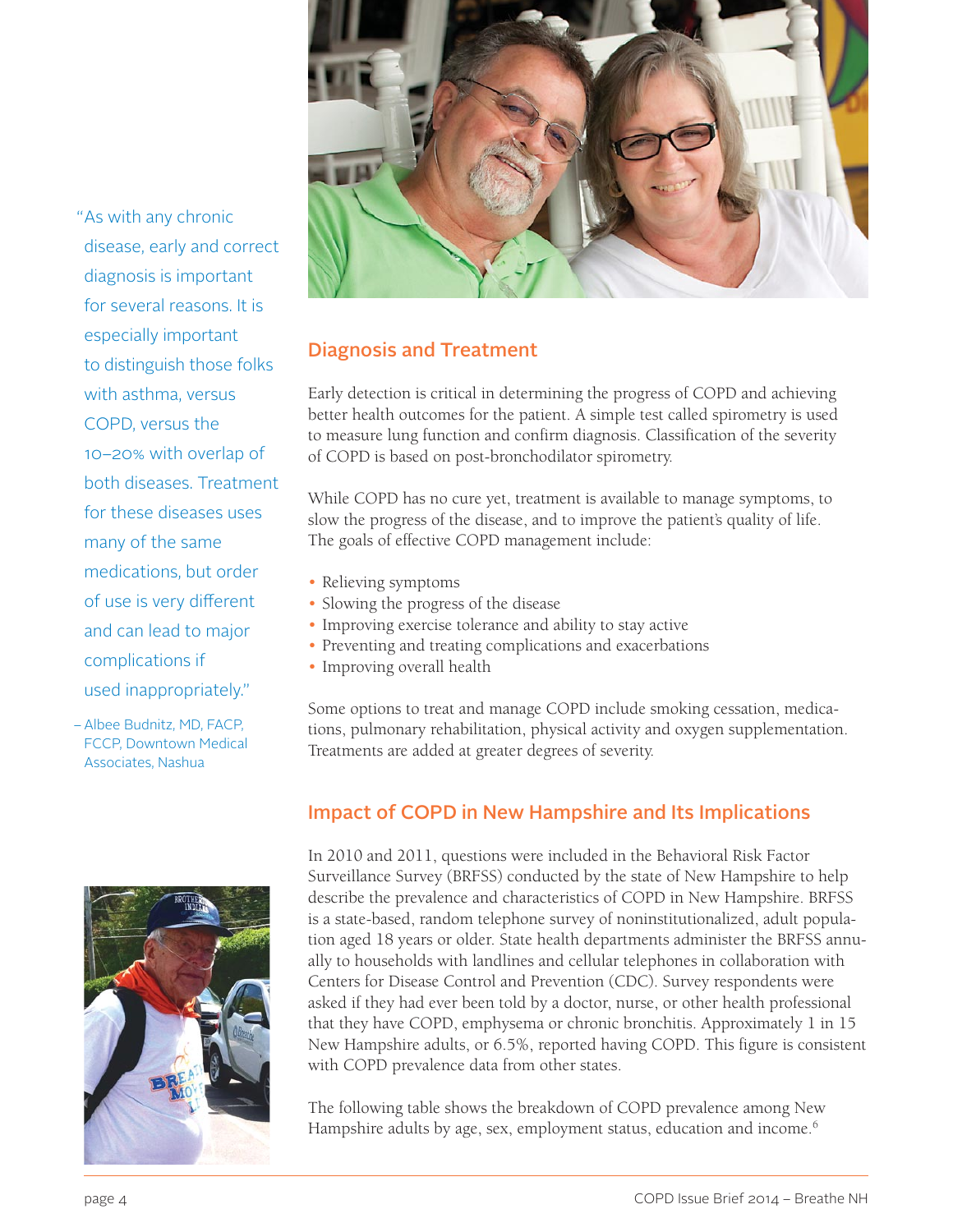#### Table 1. Percentage of New Hampshire adults with COPD, by selected characteristics

| <b>Characteristics</b>                        | %    | 95% Confidence Interval (CI) |
|-----------------------------------------------|------|------------------------------|
| <b>Age Group (Years)</b>                      |      |                              |
| $18 - 34$                                     | 3.9  | $2.1 - 5.6$                  |
| $35 - 44$                                     | 4.0  | $2.2 - 5.7$                  |
| $45 - 54$                                     | 6.2  | $4.5 - 7.9$                  |
| $55 - 64$                                     | 7.8  | $6.1 - 9.5$                  |
| 65 or older                                   | 11.7 | $10.0 - 13.4$                |
| <b>Sex</b>                                    |      |                              |
| Male                                          | 5.5  | $4.4 - 6.6$                  |
| Female                                        | 7.4  | $6.3 - 8.5$                  |
| <b>Employment Status</b>                      |      |                              |
| Self-employed                                 | 2.8  | $1.3 - 4.2$                  |
| Employed for wages                            | 3.5  | $2.5 - 4.4$                  |
| Out of work                                   | 8.9  | $5.0 - 12.7$                 |
| Unable to work                                | 30.1 | $23.9 - 36.4$                |
| <b>Education Level</b>                        |      |                              |
| Graduated from college<br>or technical school | 2.7  | $2.0 - 3.3$                  |
| Attended college<br>or technical school       | 6.4  | $5.0 - 7.8$                  |
| High school diploma or GED                    | 6.8  | $5.5 - 8.1$                  |
| Did not graduate high school                  | 17.6 | $12.5 - 22.8$                |
| <b>Income</b>                                 |      |                              |
| \$75,000 or more                              | 1.6  | $1.0 - 2.3$                  |
| \$50,000-\$74,999                             | 4.4  | $2.7 - 6.2$                  |
| \$35,000-\$49,999                             | 5.2  | $3.5 - 7.0$                  |
| \$25,000-\$34,999                             | 7.3  | $4.9 - 9.6$                  |
| \$15,000-\$24,999                             | 13.9 | $10.1 - 17.7$                |
| Less than \$15,000                            | 18.6 | 14.2-23.0                    |





Source: 2011 NH BRFSS data weighted by HSDM6

95% CI represents the range of values that, with 95% certainty, includes the true value for the entire population.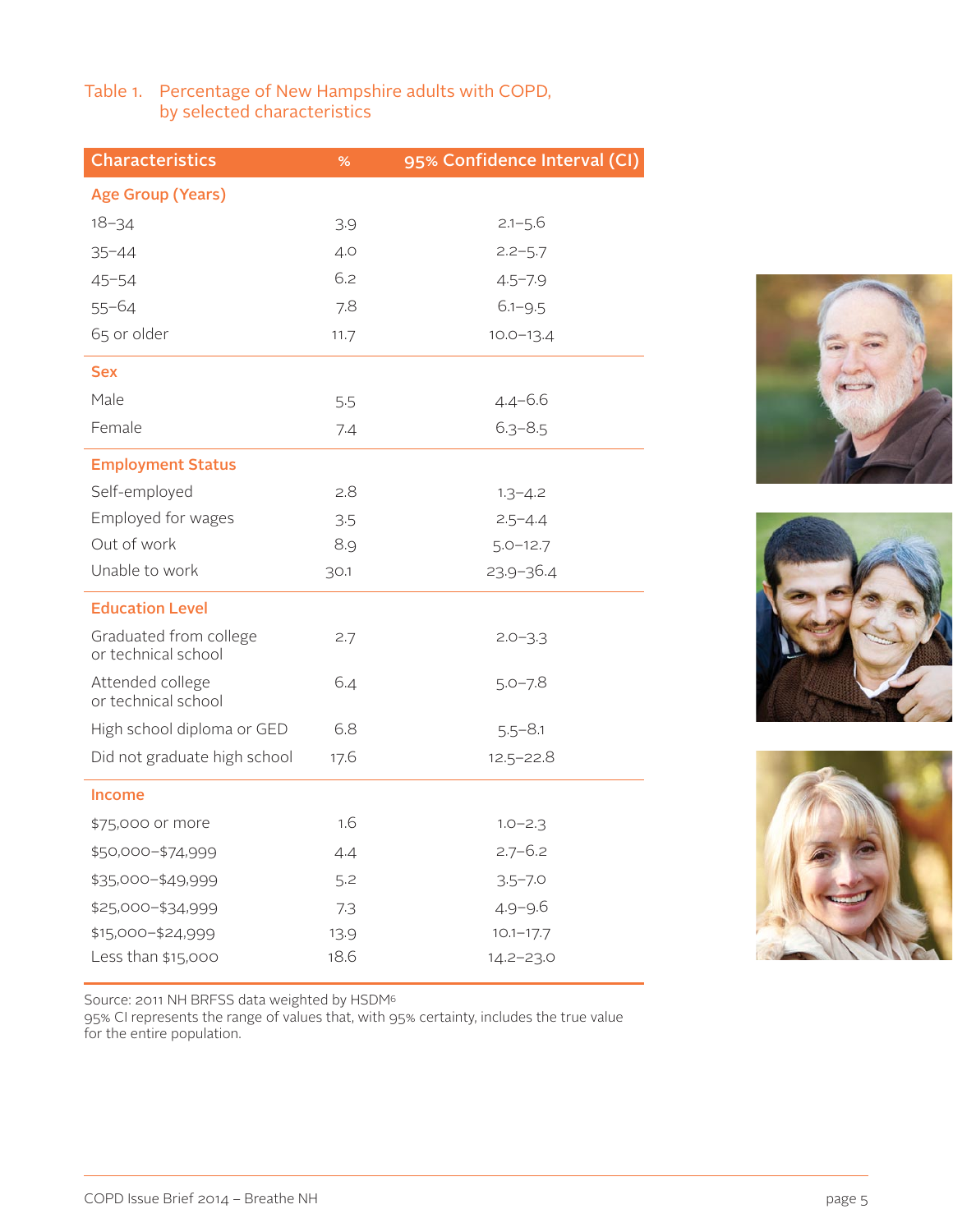Adult COPD prevalence data in New Hampshire is consistent with data from other states. COPD prevalence increased with age, from 3.9% among those aged 18–34 years to 11.7% among those aged 65 years or older. Women were more likely to report COPD than men (7.4% compared with 5.5%). Employment status was also related to a COPD diagnosis with prevalence highest among those who were unable to work (30.1%). COPD prevalence declined as educational levels increased. Respondents who did not graduate from high school reported a higher prevalence of COPD (17.6%) than those with a high school diploma (6.8%) or a college degree (2.7%). Reported COPD prevalence also decreased with increasing household income (Table 1). Among those with COPD, 42.2% were current smokers.

The prevalence of COPD in various New Hampshire counties is depicted in the figure below.

## Figure 1. Geographical distribution of COPD in New Hampshire



As the county data indicate (Figure 1), there is a wide variation in COPD prevalence within New Hampshire, ranging from 4.1% in Cheshire County to 11.3% in Coos County. Some of the factors responsible for these differences could be related to tobacco use, exposure to occupational and home pollutants, diagnostic practices, or access to healthcare. However, further research is needed to determine the cause for this geographical variation in order to tailor specific interventions accordingly.

Source: 2011 NH BRFSS data weighted by HSDM6

HSDM calculates BRFSS weights based on the demographics of the City of Manchester, the City of Nashua, the remainder of Hillsborough County, the remaining nine New Hampshire counties, and the state's 14 public health regions. Results here are based on those weights.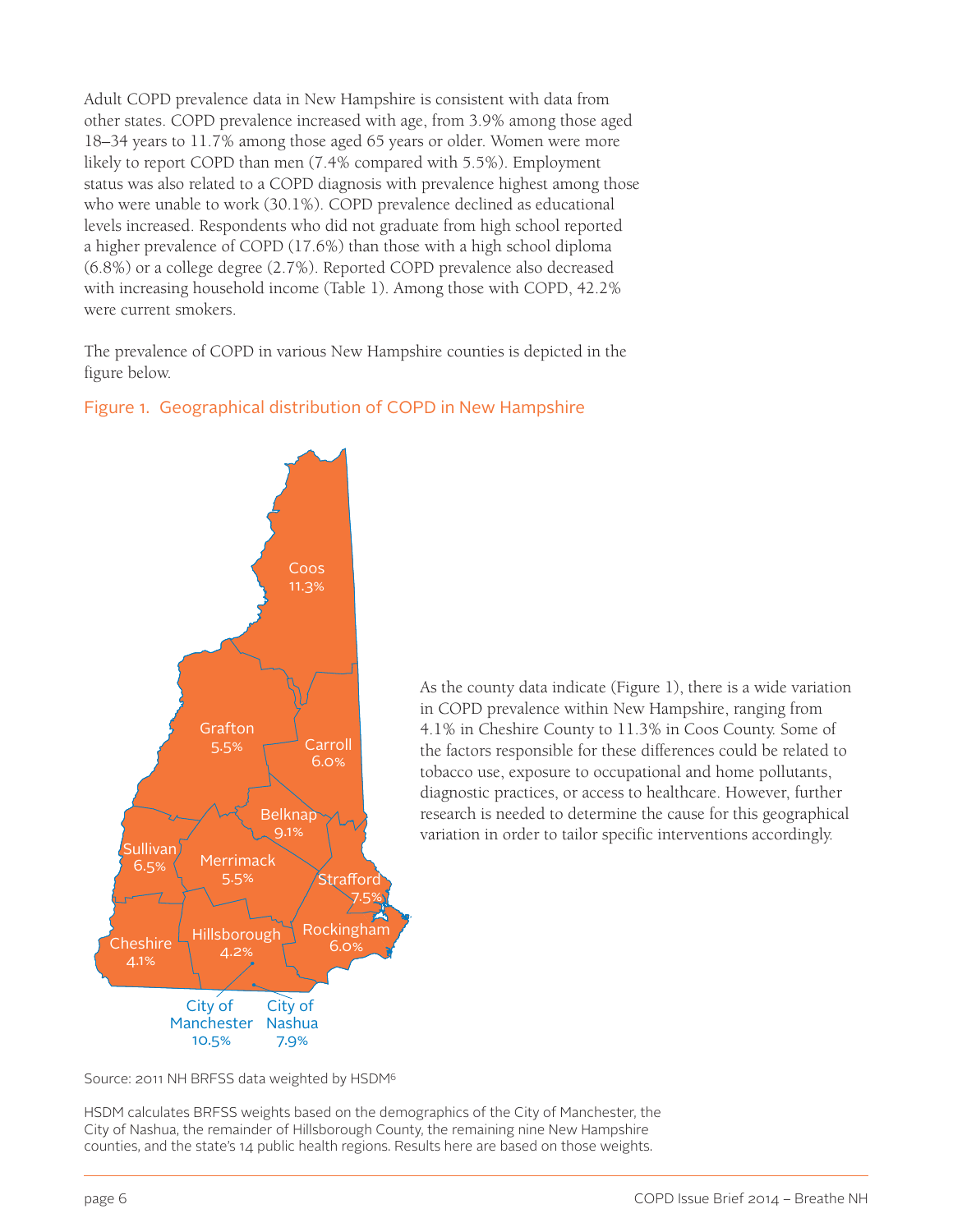

#### Impact of COPD on Quality of Life

Many people living with COPD find it difficult to perform simple day-to-day tasks such as walking, bathing, dressing, etc., thus their quality of life is greatly impacted. For persons with COPD, keeping active can be challenging because breathing takes much more energy and effort than normal.

#### Table 2. Impact on quality of life for those with COPD compared to those without COPD

| <b>Quality of Life Parameter</b>                       | <b>Told have COPD</b> | No COPD |
|--------------------------------------------------------|-----------------------|---------|
| Fair or poor general health                            | 58.9%                 | 10.4%   |
| Physical health not good 14<br>or more of past 30 days | 44.2%                 | 9.4%    |
| Any limitations on activities                          | 66.0%                 | 21.5%   |

Source: 2011 NH BRFSS data weighted by HSDM6

#### Comorbidities Associated with COPD

People with COPD often live with other diseases or comorbidities such as asthma, diabetes, congestive heart disease, or mental health diseases. It is recommended that healthcare providers actively identify these comorbidities in COPD patients since they often complicate the clinical management of the disease and can contribute to the overall severity of the disease.

Nearly half of those with COPD also report having asthma (44.7%). Although COPD and asthma are separate diseases, the symptoms overlap and can cause diagnostic confusion, leading to sub-optimal management. Research has shown that COPD is under-recognized by patients and under-diagnosed by physicians. An accurate diagnosis is critical to ensure the disease is staged and treated correctly.<sup>7</sup>

Research also shows that COPD patients have a higher prevalence of anxiety and depression, therefore, recognizing and treating the disease early can make a significant improvement in their quality of life.<sup>8</sup> Those with COPD are also at an increased risk of osteoporosis, as a systematic review in 2009 estimated the prevalence of osteoporosis to vary from 9–69%.9 Therefore, it is suggested that future data surveillance efforts collect information about common comorbidities, such as osteoporosis, to provide a comprehensive understanding about COPD and its treatment.

"Living with COPD does have challenges, but if you take your medications, exercise, and have a positive attitude you can live a very full life."

- Adelle, Concord Hospital COPD patient and volunteer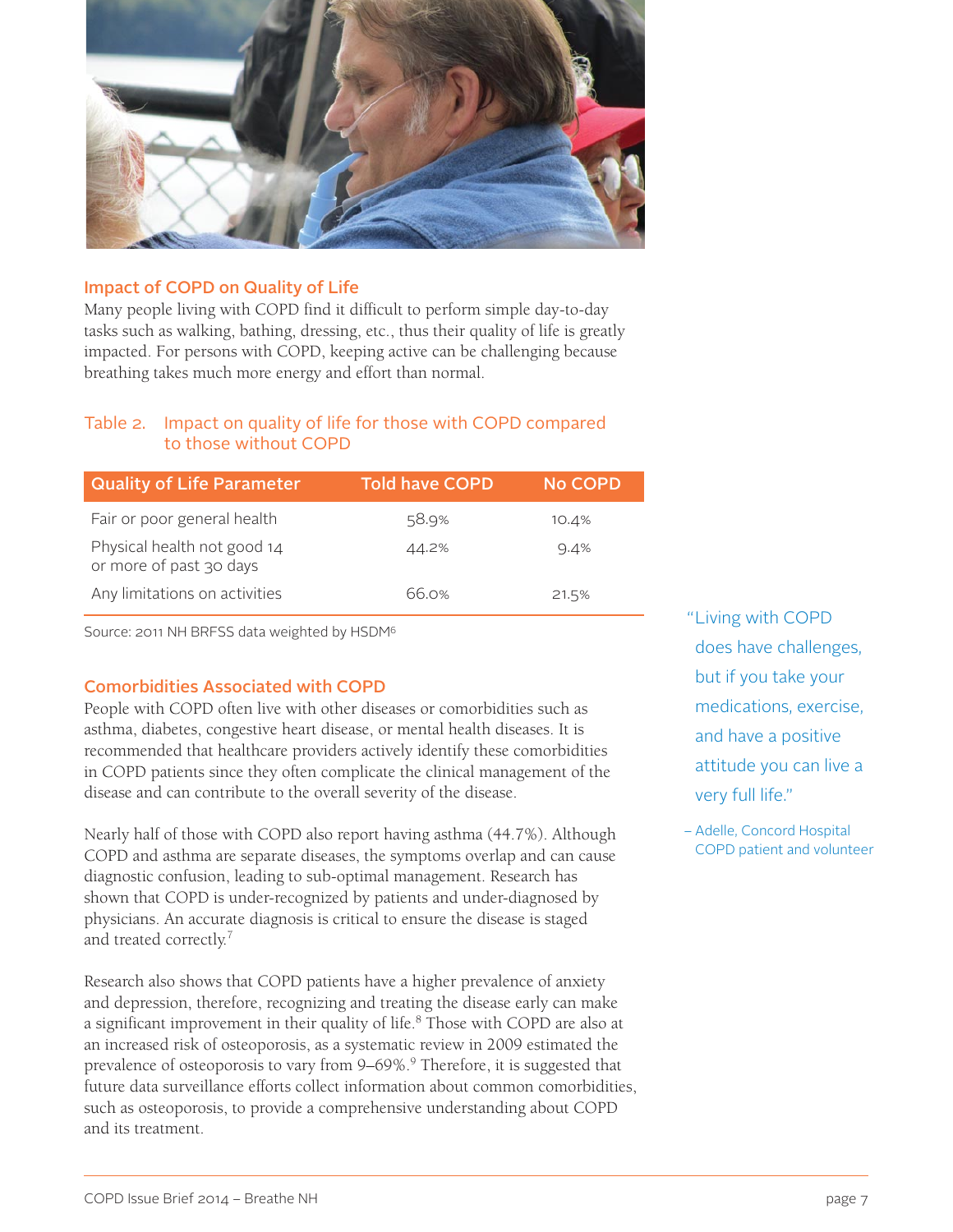



Figure 2. Prevalence of comorbidities among those with and without COPD

Source: 2011 NH BRFSS data weighted by HSDM6

#### Access to Health Care

There was no significant difference found in healthcare coverage between those with and those without COPD; however, cost was a barrier in accessing care for those with COPD. Nearly one in three, or 29.1%, of those with COPD said they could not see a doctor because of cost, as compared to 13.9% of those without COPD. There is no data to suggest whether cost of medicines is a potential barrier to treatment of COPD in NH, and that could be an area for future research.

#### Treatment and Management of COPD

According to the 2010 New Hampshire BRFSS data, only 35.4% of those diagnosed with COPD were referred for participation in a pulmonary rehabilitation program. Pulmonary rehabilitation is an effective individualized treatment program that teaches COPD management strategies to improve quality of life. However, as the data suggests, it is highly under-utilized. Therefore, all efforts must be undertaken to promote more referrals for pulmonary rehabilitation, keeping in mind the costs and availability of such a program for the patient. Reference to pulmonary rehabilitation is recommended for patients with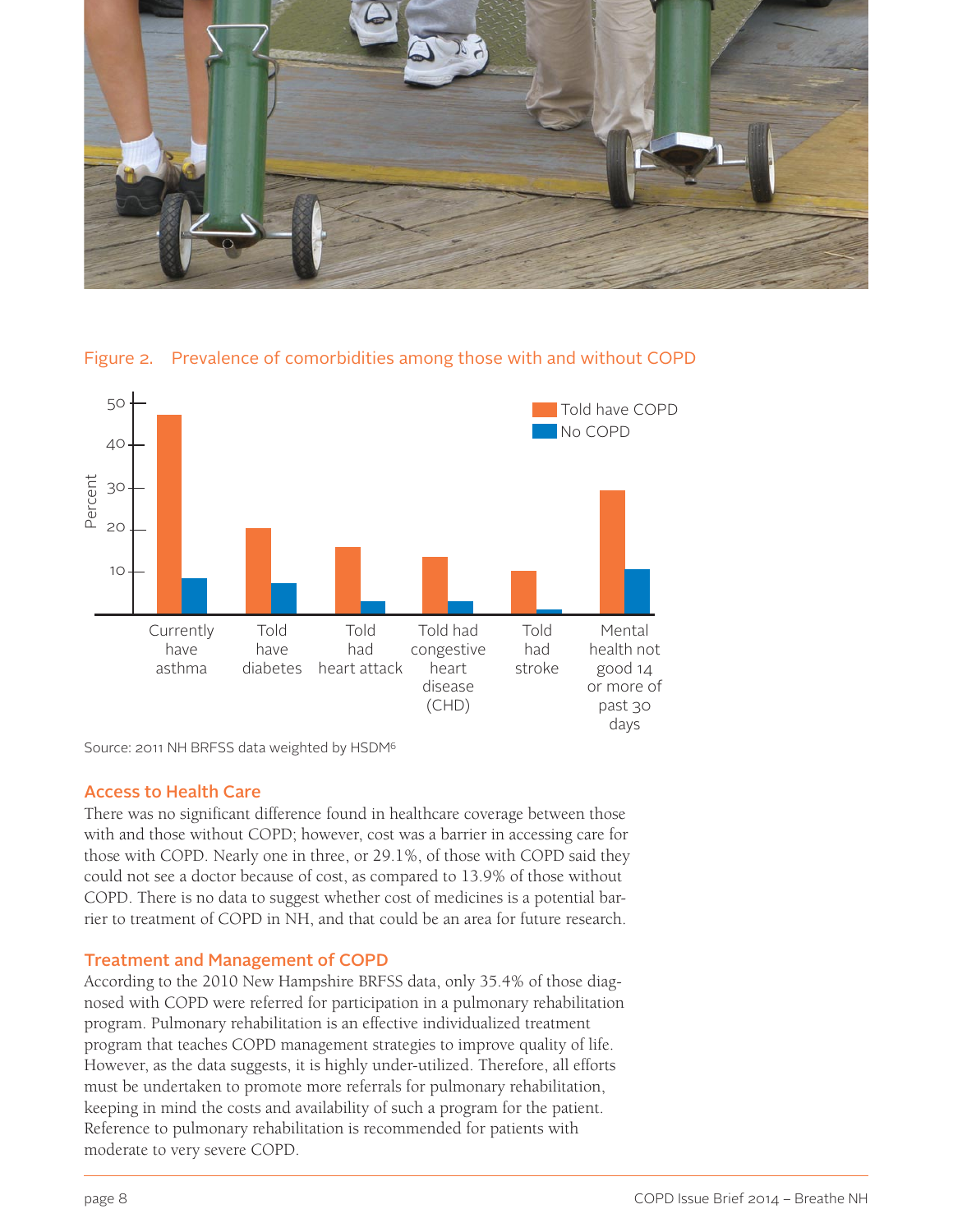#### How Does New Hampshire Compare to Other New England States?

The table below shows the prevalence of COPD in various New England states as reported by the CDC. Due to both weighting procedures and age adjustment, New Hampshire data varies slightly from the CDC.

#### Table 3. Prevalence of COPD in New England states

| <b>State</b>  | %   | 95% CI      |
|---------------|-----|-------------|
| Connecticut   | 5.7 | $4.8 - 6.6$ |
| Maine         | 6.9 | $6.3 - 7.4$ |
| Massachusetts | 5.4 | $5.0 - 5.9$ |
| New Hampshire | 5.9 | $5.2 - 6.7$ |
| Rhode Island  | 5.9 | $5.2 - 6.6$ |
| Vermont       | 4.4 | $3.9 - 5.0$ |

Source: 2011 United States BRFSS data age-adjusted by CDC2

## Best Practices for Diagnosis, Treatment and Management of COPD

An early diagnosis and appropriate treatment can immensely improve the quality of life for those living with COPD. Therefore, primary care physicians have a significant role in the diagnosis and management of COPD. It is recommended that all healthcare providers follow ACP (American College of Physicians) Clinical Practice Guidelines to ensure they are diagnosing and treating all COPD patients with the latest clinical information.<sup>10</sup> The goals of effectively managing COPD are to improve a patient's functional status and quality of life, relieve symptoms, and prevent the recurrence of exacerbations.

## Recommendations

While the data indicates 6.5% of New Hampshire adults are living with COPD, research suggests many more are not yet diagnosed. There is also considerable variation in COPD prevalence between the different counties within New Hampshire. More data is needed to understand the reasons for the differential rates, and the diverse needs of the population in order to target appropriate and effective interventions.

COPD places a huge burden on the population in terms of quality of life and utilization of economic resources thus it is important to have strategies in place to prevent and manage it effectively.

After attending the full " course of pulmonary rehabilitation, I was walking far without breathing difficulty, I had more energy, and I was happier overall. The things I learned in rehab have helped me to stay away from hospitalization."

– Katherine Labrie, Laconia resident diagnosed with COPD at age 38. Co-leader, Breathe NH's Lung Health Awareness Team

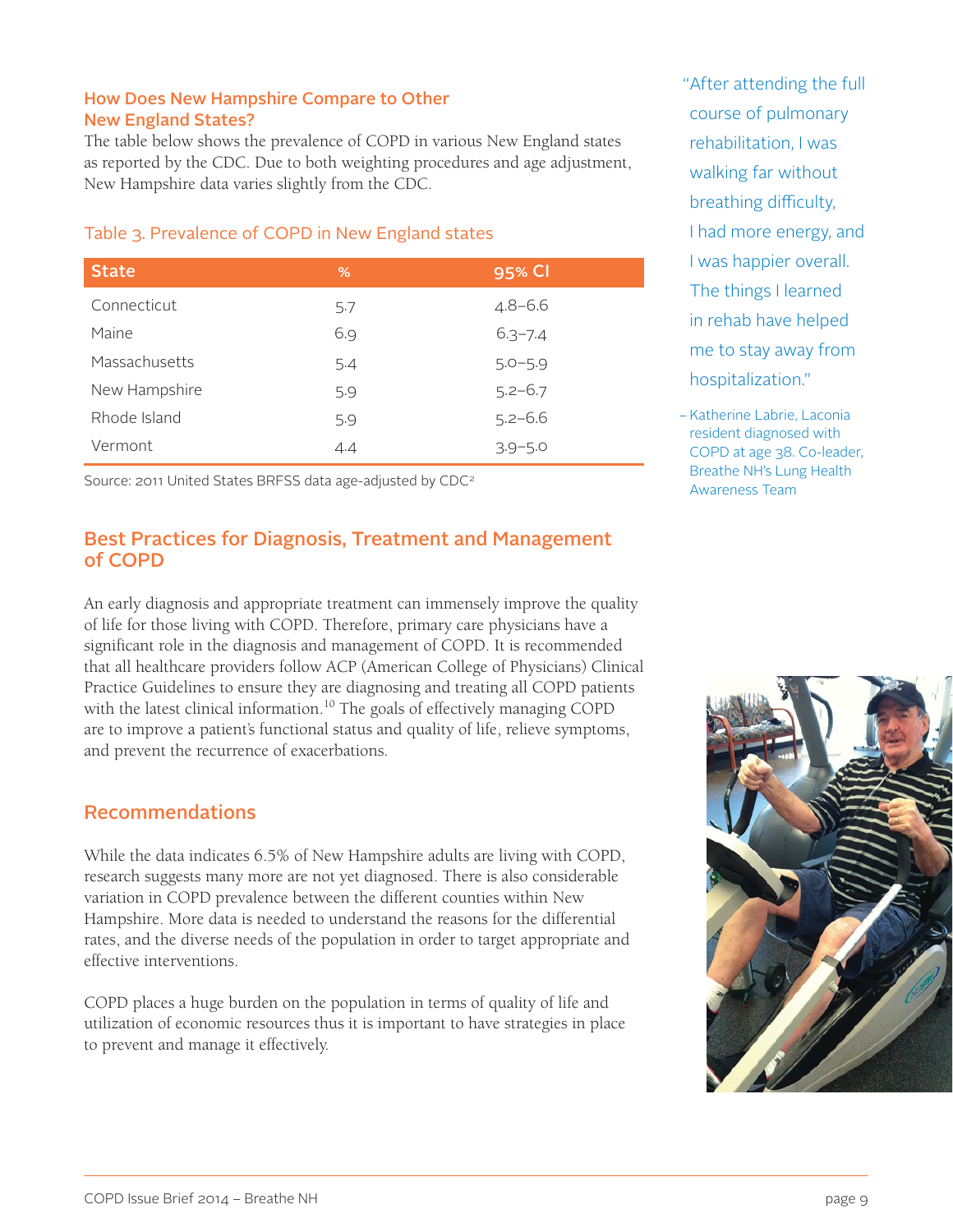## Improve Lung Health and Reduce Burden of COPD in New Hampshire



#### **Resources**

For information about COPD resources in New Hampshire:

- Visit www.breathenh.org
- Call 1-800-835-8647
- Email info@breathenh.org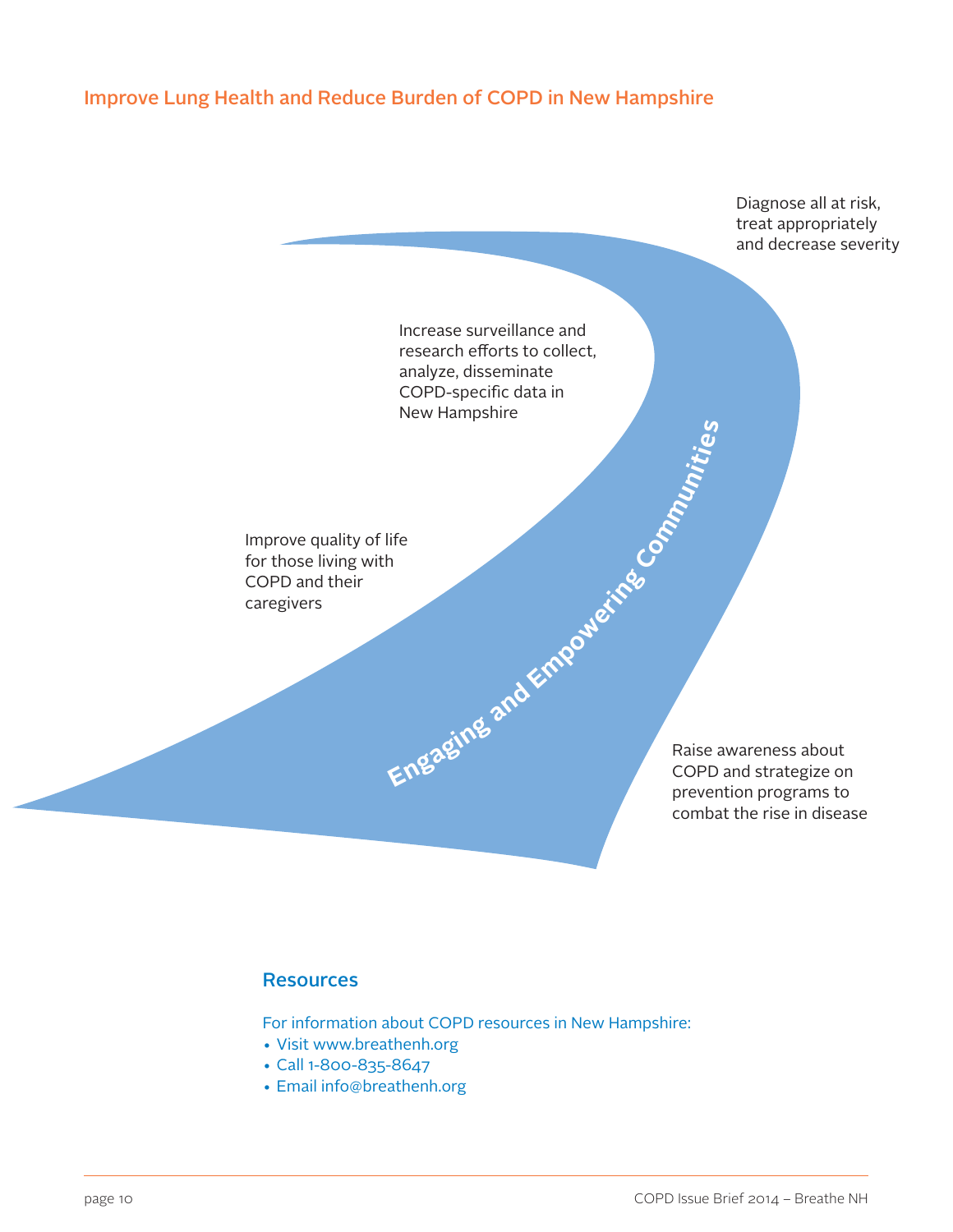## Funding Acknowledgement

Breathe NH greatly appreciates and would like to recognize the following organizations for their support:

The Jack and Dorothy Byrne Foundation, Inc. Cogswell Benevolent Trust GlaxoSmithKline

Nathan Wechsler & Company, PA

PhRMA

REL Corporation

We would also like to thank all the individual donors who made generous contributions in support of our COPD initiatives.

#### Data Analysis and Review

We thank Michael Laviolette, PhD, MPH, Senior Management Analyst, Bureau of Public Health Statistics and Informatics, New Hampshire Division of Public Health Services, for conducting the data analysis and for helping to review the document and sharing his expertise with the Breathe NH staff.

Breathe NH would like to recognize the following individuals and respective organizations for their assistance reviewing this document:

Albee Budnitz, MD, FACP, FCCP *Downtown Medical Associates, Nashua*

Donald A. Mahler, MD *Professor of Medicine, Geisel School of Medicine at Dartmouth*

Charles H. McCoy, BA, MEd, MBA, PhD

Heidi A. Pelchat, RRT, RCP, AE-C *Pulmonary Rehabilitation Coordinator, Dartmouth Hitchcock Medical Center*

Arthur Robins, MD *VA Boston Healthcare System*

We wish to dedicate this Issue Brief to members of the Breathe NH Lung Health Awareness Team. These diverse and passionate volunteers continue to actively serve as a catalyst for COPD outreach efforts in our state.

A special thank you to volunteer photographers Mark Avery, Melanie Gaiser and Sarah Richards, who shared their time and talents with us by providing photographs for this Issue Brief.

#### References

- 1. Kochanek KD, Xu J, Murphy SL, Miniño AM, Kung HC. Deaths: final data for 2009. *Nat Vital Stat Rep.* 2012; 60(3): 1–117.
- 2. CDC. Chronic obstructive pulmonary disease among adults-United States, 2011. *MMWR*. 2012; 61(46): 938–943.
- 3. Mannino DM, Gagnon RC, Petty TL, Lydick E. Obstructive lung disease and low lung function in adults in the United States: data from the National health care and Nutrition Examination Survey 1988–1994. *Arch Intern Med.* 2000; 160: 1683–1689.
- 4. National Heart Lung and Blood Institute. Morbidity and Mortality: 2009 Chartbook on Cardiovascular, Lung and Blood Diseases.
- 5. Mapel DW, Schum M, Lydick E, Marton JP. A new method for examining the cost savings of reducing COPD exacerbations. *Pharmacoeconomics*. 2010; 28(9): 733–749.
- 6. Office of Health Statistics and Data Management (HSDM), Bureau of Public Health Statistics and Informatics (BPHSI), New Hampshire Department of Health and Human Services (DHHS), Division of Public Health Services, 2010–2011.
- 7. Price DB, Yawn BP, Jones RCM. Improving the differential diagnosis of chronic obstructive pulmonary disease in primary care. *Mayo Clin Proc.* 2010 Dec; 85 (12): 1122–1129.
- 8. Wilson I. Depression in the patient with COPD. *Int J Chron Obstruct Pulmon Dis.* 2006 March; 1(1):61–64.
- 9. Graat-Verboom L, Wouters EF, Smeenk FW, van den Borne BE, Lunde R, Spruit MA. Current status of research on osteoporosis in COPD: a systematic review. *Eur Respir J.* 2009 Jul; 34(1): 209–218.
- 10. Qaseem A,Wilt TJ, Weinberger SE, Hanania NA, Criner G, van der Molen T, Marciniuk DD, Denberg T, Schünemann H, Wedzicha W, MacDonald R, Shekelle P. Diagnosis and Management of Stable Chronic Obstructive Pulmonary Disease: A Clinical Practice Guideline Update from the American College of Physicians, American College of Chest Physicians, American Thoracic Society, and European Respiratory Societ. *Ann Intern Med.* 2011; 155: 179–191.